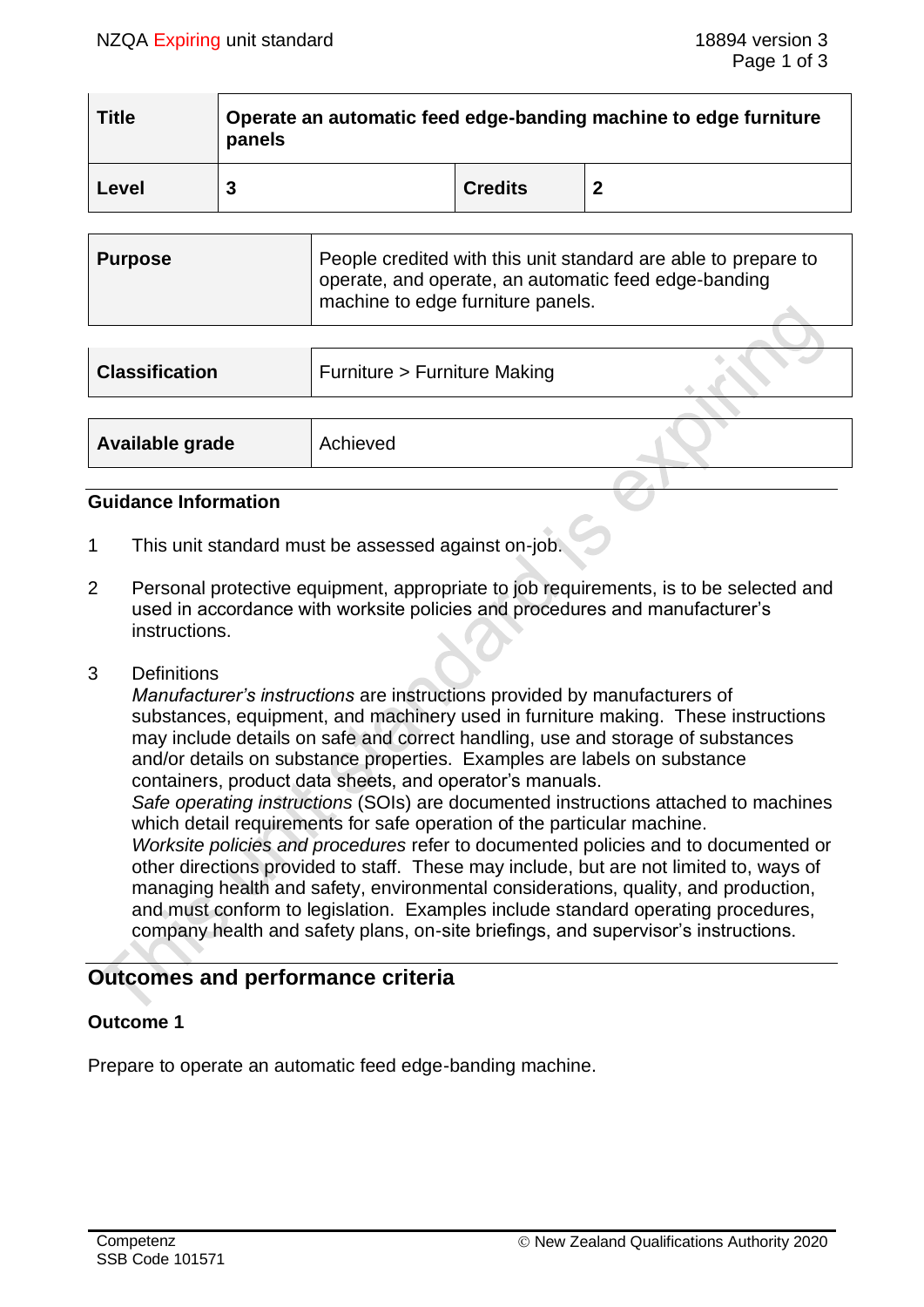## **Performance criteria**

1.1 Job specifications are obtained and explained in accordance with worksite policies and procedures.

> Range panel size, number of panels, type of edge tape, colour of tape, thickness of tape.

- 1.2 Panels and edge tape are obtained in accordance with job specifications.
- 1.3 Adjustment of machine settings is explained in accordance with manufacturer's instructions.

Range tape feed speed, trimming heads, cut-off saws or knives, temperature.

1.4 Environmental and safety requirements are met in accordance with worksite policies and procedures.

#### **Outcome 2**

Operate an automatic feed edge-banding machine to edge furniture panels.

#### **Performance criteria**

- 2.1 Machine is operated in accordance with SOIs and worksite policies and procedures.
- 2.2 Panels and edge-banding are loaded into machine in accordance with job specifications and worksite policies and procedures.

Range correct panel edge being taped, panel flat on table with edge against the fence.

- 2.3 Panels are monitored throughout production in accordance with job specifications and worksite policies and procedures.
- 2.4 Possible causes of panels not meeting job specifications and their corrective actions are explained in accordance with worksite policies and procedures.
	- Range incorrect edging tape, edging adhesion not holding, edging tape below panel face surface.
- 2.5 Machine and work area are made clean, clear, and safe in accordance with worksite policies and procedures.

# **This unit standard is expiring. Assessment against the standard must take place by the last date for assessment set out below.**